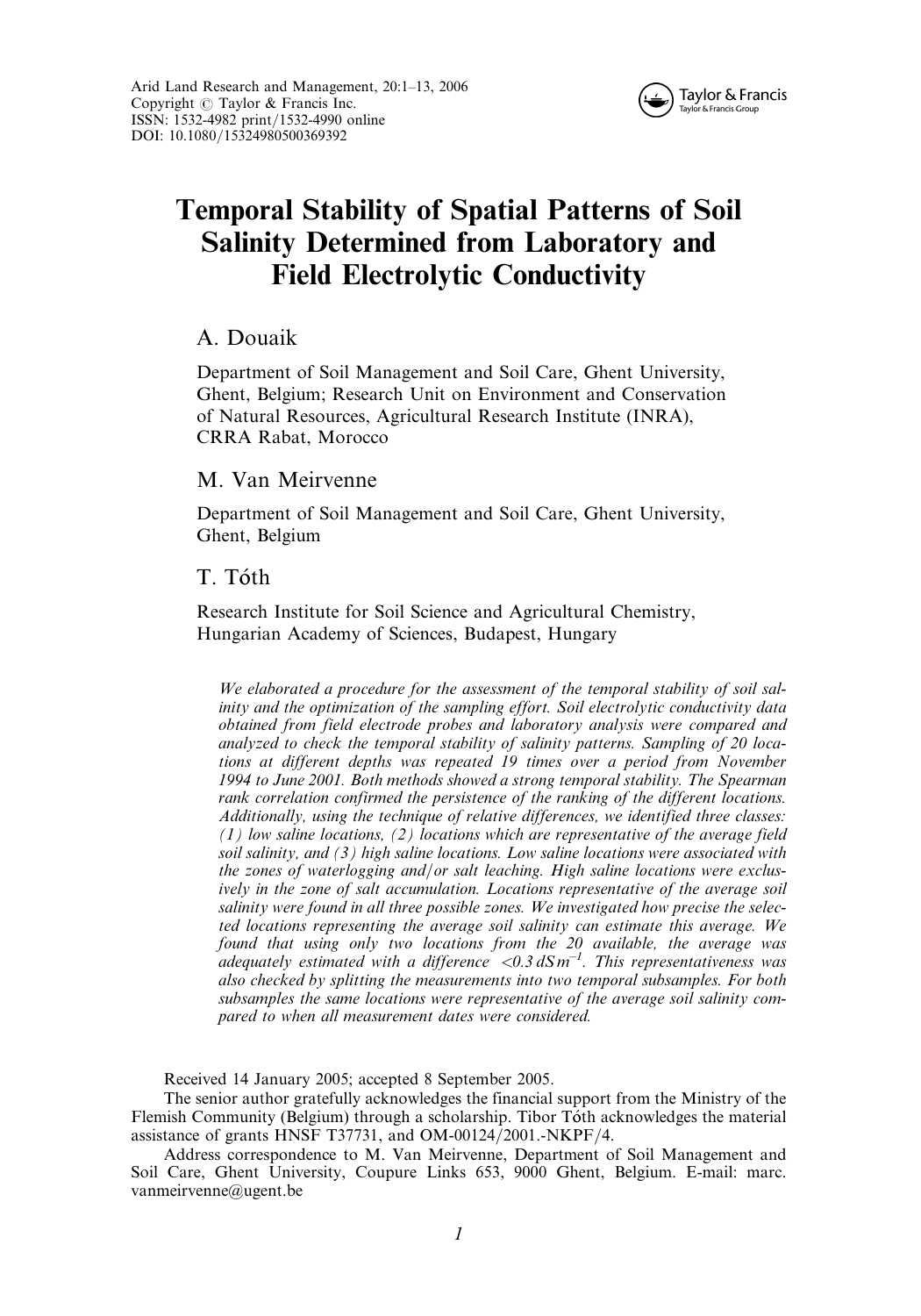Keywords relative differences, sampling, spatial variability, Spearman correlation, temporal variability

In Hungary, salt-affected soils exceed one million hectares, covering more than 10% of the territory of the country. More than 95% of these soils are located in the Great Hungarian Plain (GHP). Hortobágy National Park, where our study area was located, forms a subregion of this plain. Hortobagy is a recharge area of saline groundwater originating from the northern mountains. This groundwater is the main source of salt accumulation in the area, so its dynamics strongly influences soil salinization (Toth et al., 2002). Conventionally, soil salinity is determined in the laboratory by measuring the electrolytic conductivity of a solution extracted from a water-saturated soil paste  $(EC<sub>e</sub>)$ . Alternatively it can be measured in the field, and then it is called apparent electrolytic conductivity  $(EC_a)$ , using electrode probes. This approach is easier, less time consuming and cheaper than the laboratory approach.

For an efficient management of salt-affected soils, we need to measure soil salinity which is spatially variable and dynamic. This variability is the outcome of different pedological factors like water table depth, topography, parent material, and so on. As a consequence of the spatial and temporal variability, we need measurements from numerous samples from different locations and during different times. However, as soil salinity does not change noticeably over short time periods in natural conditions, the observed spatial pattern could be time stable and can persist from one instant to another. If this is so, the sampling could be reduced to a limited number of locations representative of mean, low, and high saline conditions.

The concept of temporal stability, or persistence, has been used almost exclusively in the context of soil water content. Vachaud et al. (1985) were the first to introduce the concept. They analyzed the temporal stability of soil water for three crops (grass, olive trees, and wheat) to check if time-invariant characteristic statistical properties of the probability distribution functions can be assigned to individual locations. Comegna and Basile (1994) analyzed the temporal stability of soil water storage in a cultivated sandy soil in Italy. Grayson and Western (1998) defined the concept of Catchment Average Soil Moisture Monitoring (CASMM) sites using the approach of Vachaud et al. (1985). More recently, Gómez-Plaza et al. (2000) studied the temporal stability of the spatial pattern of soil moisture encompassing different scales from a semiarid region of Spain. Mohanty and Skaggs (2001) analyzed the influence of factors like soil, slope, and vegetation on the temporal stability of soil moisture within three remote sensing footprints. The temporal stability of soil water content and matric potential were investigated by Van Pelt and Wierenga (2001). The most recent work on time stability of soil moisture was done by Martínez-Fernández and Ceballos (2003).

All the previous studies focused on soil water. There is one exception (Castrignano` et al., 1993): the authors studied temporal persistence of three indicators of soil salinity: electrolytic conductivity (EC), Na content, and sodium adsorption ratio (SAR) of the soil saturation extract. They collected 28 soil samples from an agricultural field of  $80 \text{ m} \times 350 \text{ m}$  at three different depths at eight specific times over a period of two years.

The first objective of our research was to apply the concepts of temporal stability to soil salinity determined by two techniques (a field and a laboratory determination of electrolytic conductivity), at different depths sampled within a large field and repeated over a long temporal domain. The second objective was to study the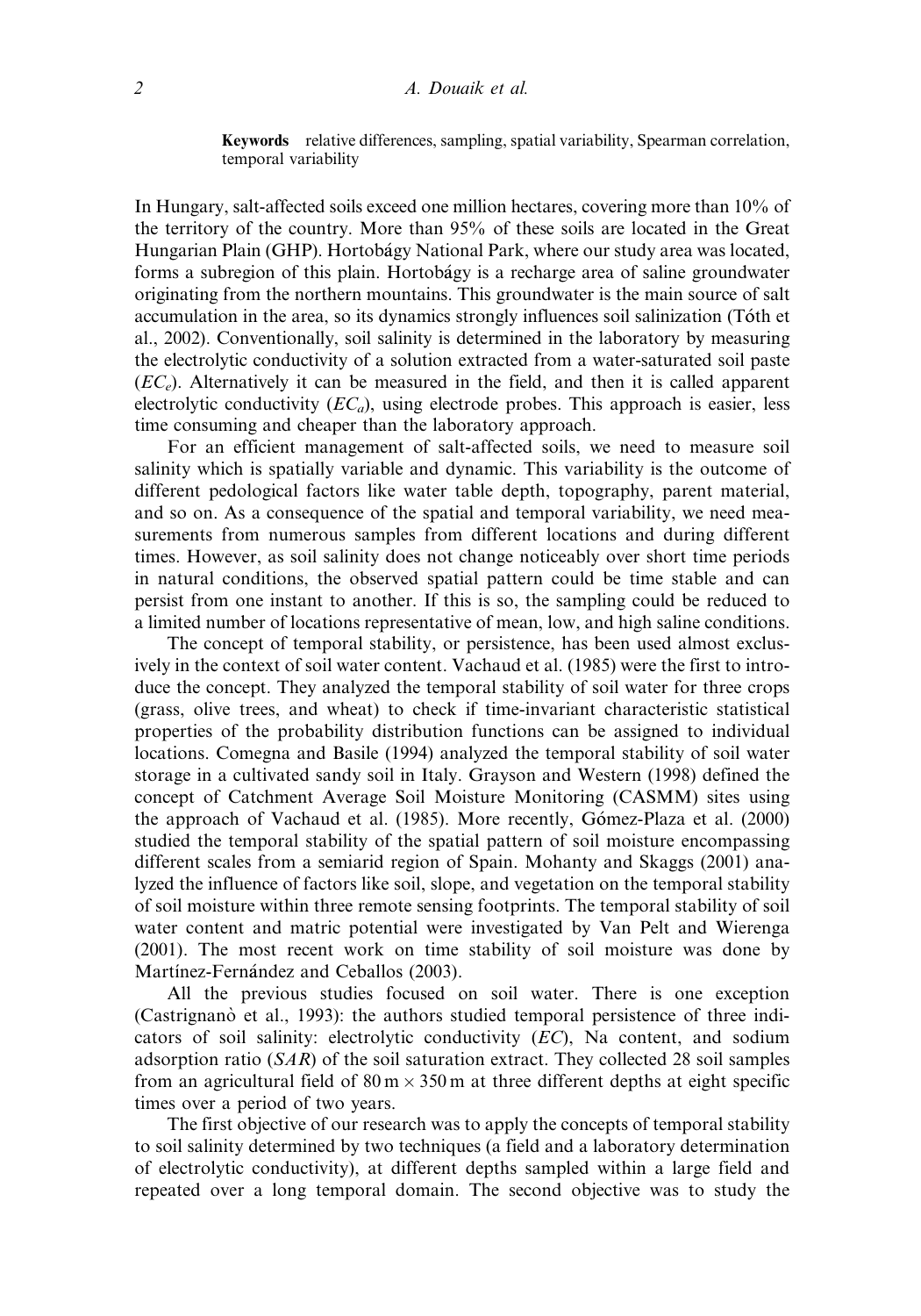relationship between the salt accumulation processes and their temporal stability. We also tried to find simple covariables (such as vegetation pattern or elevation) with soil salinity that would allow the identification of optimal sampling locations without an extensive sampling effort.

## Materials and Methods

#### Data Description

The study site covers an area of about 25 ha, located in the Hortobagy National Park, in eastern Hungary with central coordinates:  $47^{\circ}30''$  N and  $21^{\circ}30''$  E. Bulk soil, also called apparent, electrolytic conductivity  $(EC_a)$  was observed in the field at 413 locations according to a pseudo-regular grid of  $25 \text{ m} \times 25 \text{ m}$ .  $EC_a$  was measured using an electrolytic conductivity probe equipped with four electrodes (Rhoades & van Schilfgaarde, 1976). The electrodes were inserted in the soil to two depths: 8 cm and 13 cm. The corresponding  $EC_a$  measures are characteristic for the 0–20 and 0–40 cm soil depth, respectively. It is the first reported extensive use of such probes in native grasslands, which are characterized by heterogeneous vegetation and elevation, and which can undergo large fluctuations in soil moisture.

From these  $EC_a$  measurements, a subset of 20 locations (Figure 1) were selected according to a spatial site selection algorithm (Lesch et al., 1995). Soil samples from these locations were collected to a depth of 40 cm, at 10 cm increments, from bulk subsamples collected from two boreholes 50 cm apart. Samples were air dried and crushed to pass a 2-mm mesh. The 1:2.5 soil:water suspensions were left for 16 hours to equilibrate, then pH and electrolytic conductivity were measured  $(EC_{2,5})$  and converted to a standard temperature of 25°C.  $EC_{2.5}$  is a simple proxy for  $EC_e$ .



Figure 1. Spatial locations where soil was sampled for the determination of  $EC_{2.5}$ .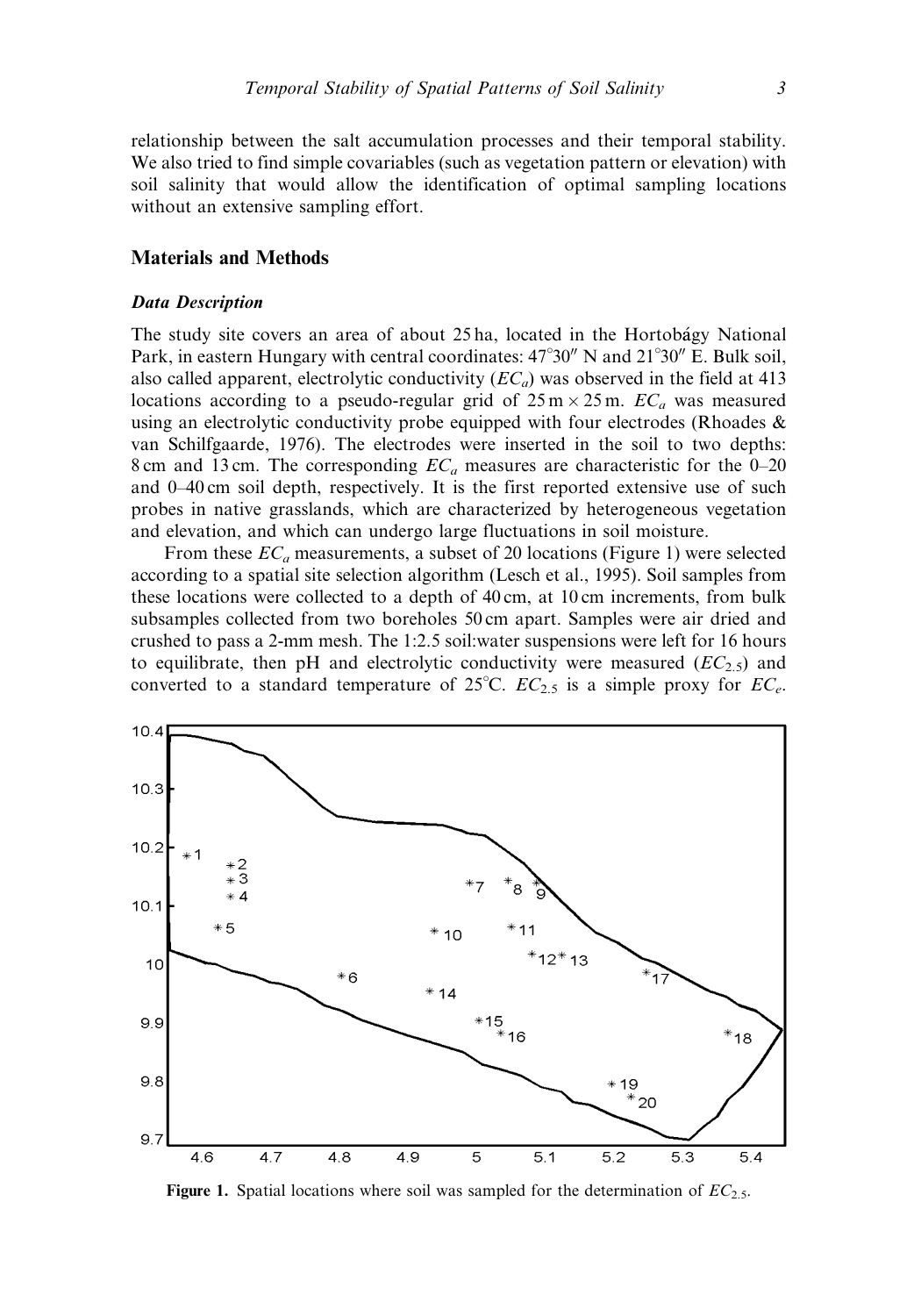The sampling was repeated 19 times covering a period of about seven years, between November 1994 and June 2001 with an average temporal lag of three months.

## Temporal Stability

The concept of temporal stability was introduced by Vachaud et al. (1985). They defined it as the time-invariant association between spatial location and statistical parameters of soil properties. They used two approaches to check for the existence of this temporal stability.

The first approach is based on the concept of the relative differences. Let  $EC_{ij}$  be  $EC_a$  or  $EC_{2.5}$  at location i (i = 1, ..., 20) and time j (j = 1, ..., 19), then the relative difference  $\delta_{ij}$  is defined as:

$$
\delta_{ij} = \frac{EC_{ij} - \overline{EC}_j}{\overline{EC}_j},
$$

with  $\overline{EC}_j = \frac{1}{n} \sum_{i=1}^n EC_{ij}$  being the spatial average value for the time j with *n* the number of locations.

Using  $\delta_{ij}$  we can estimate, for each location *i*, the temporal average  $\overline{\delta}_i$  and its corresponding temporal standard deviation  $\sigma(\delta_i)$ :

$$
\overline{\delta}_i = \frac{1}{m} \sum_{j=1}^m \delta_{ij} \text{ and } \sigma(\overline{\delta}_i) = \sqrt{\frac{1}{m-1} \sum_{j=1}^m (\delta_{ij} - \overline{\delta}_i)^2},
$$

where  $m =$  the number of time instants.

A zero value for  $\overline{\delta_i}$  indicates that the temporal average  $\overline{EC_i}$  represents the average value over the whole study area at any time, and  $\overline{\delta}_i < 0$  indicates locations where the values are less than the average of the study area while  $\overline{\delta}_i$  < 0 indicates the locations where the values are larger than the average.

The  $\delta_i$  values can be plotted against their rank with the corresponding temporal standard deviations. A small value of  $\sigma(\overline{\delta}_i)$  indicates a time stable location while a large value indicates a site with values which are strongly time-variable.

The second method is based on the non parametric Spearman rank order correlation:

$$
r_s = 1 - \frac{6 \sum_{i=1}^{n} (R_{ij} - R_{ik})^2}{n(n^2 - 1)},
$$

with  $R_{ij}$  being the rank of the soil EC at location i and time j and  $R_{ik}$ , the rank of the soil EC at the same location but for another time  $k(k \neq j)$ . This correlation is computed for all possible pairs of measurement times. A perfect temporal stability between time instants j and k is indicated by  $r_s = 1$ , and a lack of temporal stability implies that  $r_s = 0$ .

## Results and Discussion

#### Exploratory Data Analysis

Basic statistics about the apparent  $(EC_a)$  and laboratory  $(EC_{2,5})$  electrolytic conductivity, calculated using 20 locations and 19 time instants, are reported in Table 1.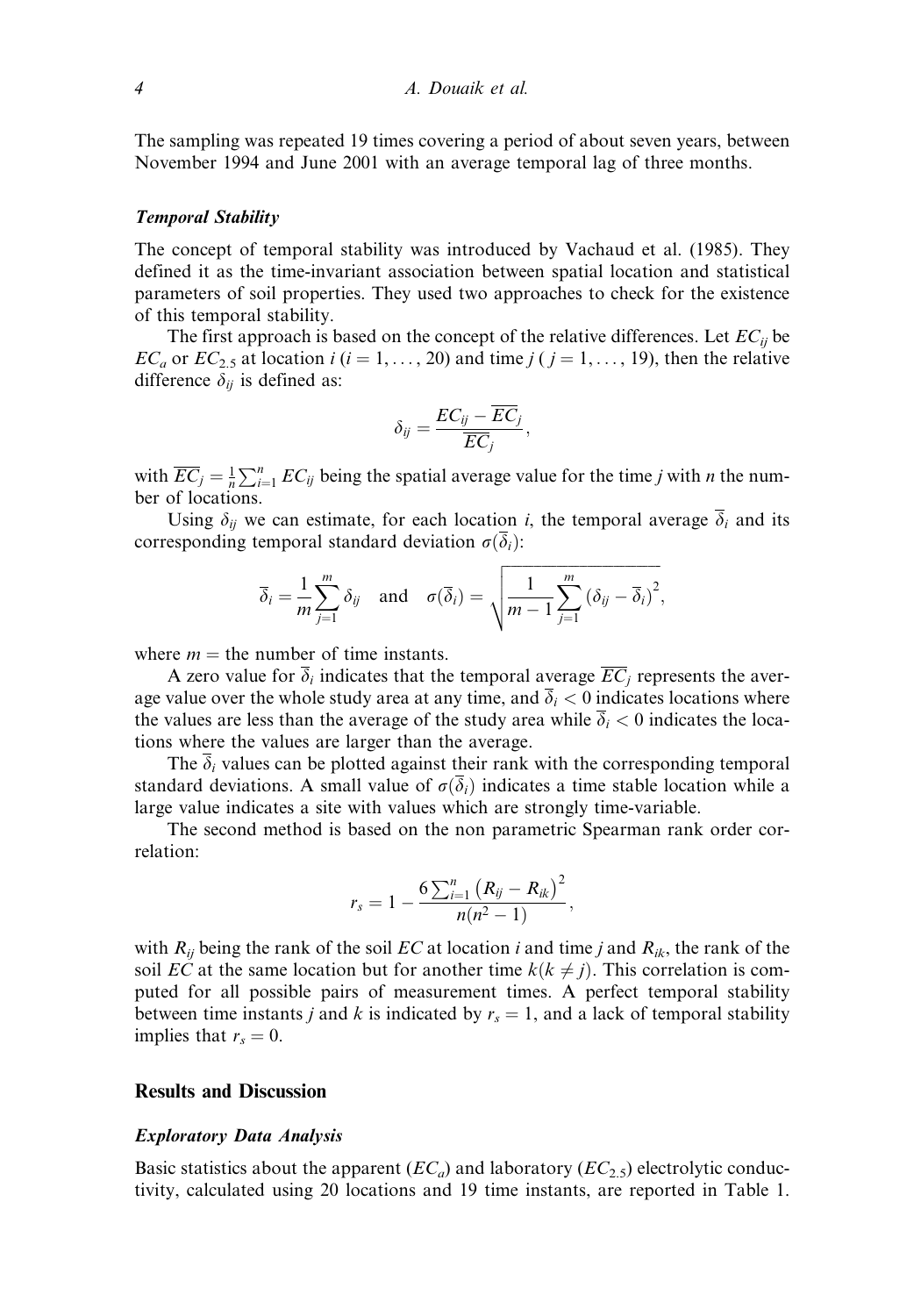| Property $(dS m^{-1})$ Depth (cm) Mean Median Min <sup>a</sup> Max <sup>b</sup> SD <sup>c</sup> CV% <sup>d</sup> |                 |      |      |      |       |      |     |
|------------------------------------------------------------------------------------------------------------------|-----------------|------|------|------|-------|------|-----|
| $EC_a$                                                                                                           | $0 - 20$        | 1.40 | 0.90 | 0.02 | 9.19  | 1.64 | 117 |
|                                                                                                                  | $0 - 40$        | 1.94 | 1.31 | 0.03 | 10.05 | 1.99 | 103 |
| $EC_{2,5}$                                                                                                       | $0 - 10$        | 1.29 | 1.02 | 0.10 | 13.50 | 1.29 | 100 |
|                                                                                                                  | $10 - 20$       | 1.72 | 1.37 | 0.08 | 8.30  | 1.41 | 82  |
|                                                                                                                  | $20 - 30$       | 2.33 | 1.92 | 0.07 | 13.70 | 1.77 | 76  |
|                                                                                                                  | $30 - 40$       | 2.69 | 2.28 | 0.07 | 11.50 | 1.84 | 68  |
|                                                                                                                  | $0 - 40$ (mean) | 2.01 | 1.67 | 0.10 | 7.50  | 1.38 | 69  |

Table 1. Descriptive statistics for  $EC_a$  and  $EC_{2.5}$  measured at different depths

 $a$  minimum.

 $^b$  maximum.

 $\epsilon$  standard deviation.

 $d$  coefficient of variation.

Since bulk soil electrolytic conductivity is affected by spatial variability of texture and soil moisture,  $EC_a$  has higher CV's compared to  $EC_{2,5}$ , and for both soil properties the CV decreased, and the mean value increased, with depth. Regarding the extreme values, there are some nonsaline locations (minimum of 0.02 to 0.10 dS  $m^{-1}$ ) as well as some highly saline sites (maximum values ranging between 8.3 and  $13.7$  dS m<sup>-1</sup>).

## Temporal Stability Using the Spearman's Rank Order Correlation

As the Spearman rank order correlation is a nonparametric (free distribution) test, it is less restrictive than the Pearson linear correlation. It indicates the strength and the direction of a rising or falling relationship between two different variables, or the same variable observed at two different time instants.

Table 2 gives the rank correlation coefficients with regard to  $EC_{2.5}$  for the 19 time instants. Rank correlation coefficients ranged between 0.46 and 0.96 and were generally greater than 0.85. Table 2 shows that  $EC_{2.5}$  presented time-stable spatial patterns across the whole study period. This is indicated by the values of order correlation which were highly ( $p < 0.01$ ) to very highly ( $p < 0.001$ ) significant in most of the cases. For example, only one of the 171 coefficients was not significant ( $p \ge 0.05$ ), whereas 153 coefficients were highly significant ( $p \le 0.01$ ). Also, the loss of information between two measurement times was small. The rank correlations of the other variables (results not shown) were mostly significant, although the number of nonsignificant coefficients was larger for some of the depths.

#### Temporal Stability Using the Mean Relative Differences

Using the Pearson linear and Spearman rank correlation coefficients, we were able to show that there was a strong temporal stability of the spatial pattern of soil salinity across the whole spatial domain and the whole study period. However we still need to quantify this temporal stability by identifying locations which are time-stable and simultaneously are representative of the mean and/or extreme saline conditions. Therefore, the concept of relative differences (Vachaud et al., 1985) was used.

The plots of the mean relative differences ranked in ascending order are shown in Figure 2 for  $EC_a$ , and in Figure 3 for  $EC_{2.5}$ . The corresponding temporal standard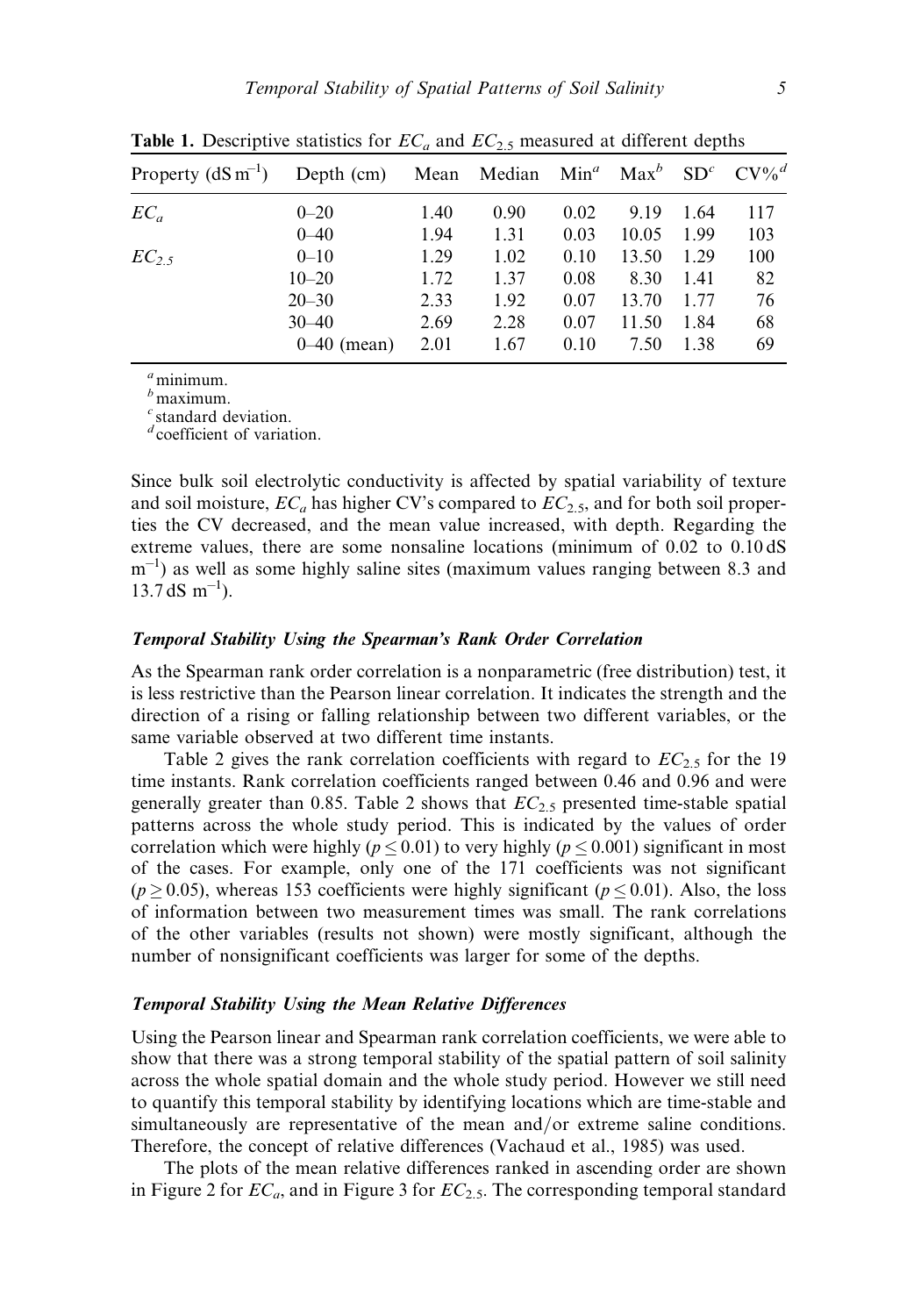|   |                                                 |                   | Table 2. Spearman rank order                                          |                  | correlation coefficients for $EC_{2.5}$ at the 19 time instants                                                                                  |                                |                               |                                                     |                         |                 |                      |                                             |                          |                                             |         |                                             |                |                 |
|---|-------------------------------------------------|-------------------|-----------------------------------------------------------------------|------------------|--------------------------------------------------------------------------------------------------------------------------------------------------|--------------------------------|-------------------------------|-----------------------------------------------------|-------------------------|-----------------|----------------------|---------------------------------------------|--------------------------|---------------------------------------------|---------|---------------------------------------------|----------------|-----------------|
|   |                                                 | $\mathbf{\Omega}$ | $\mathfrak{c}$                                                        | 4                | $\mathbf{\Omega}$                                                                                                                                | $\circ$                        | Γ                             | $\infty$                                            | ç                       | $\overline{10}$ |                      | $\overline{2}$                              | $\overline{13}$          | $\overline{1}$                              | 15      | $\overline{16}$                             | $\overline{1}$ | $\overline{18}$ |
|   | 0.65                                            |                   |                                                                       |                  |                                                                                                                                                  |                                |                               |                                                     |                         |                 |                      |                                             |                          |                                             |         |                                             |                |                 |
|   | 77                                              |                   |                                                                       |                  |                                                                                                                                                  |                                |                               |                                                     |                         |                 |                      |                                             |                          |                                             |         |                                             |                |                 |
|   | 0.89                                            |                   |                                                                       |                  |                                                                                                                                                  |                                |                               |                                                     |                         |                 |                      |                                             |                          |                                             |         |                                             |                |                 |
|   |                                                 |                   |                                                                       | 0.96             |                                                                                                                                                  |                                |                               |                                                     |                         |                 |                      |                                             |                          |                                             |         |                                             |                |                 |
|   | 07<br>078 52 62 62 62 62 62 62<br>0000000000000 |                   |                                                                       | 0.92             | 0.94                                                                                                                                             |                                |                               |                                                     |                         |                 |                      |                                             |                          |                                             |         |                                             |                |                 |
|   |                                                 |                   |                                                                       | 0.96             |                                                                                                                                                  |                                |                               |                                                     |                         |                 |                      |                                             |                          |                                             |         |                                             |                |                 |
|   |                                                 |                   |                                                                       | 0.88             |                                                                                                                                                  |                                |                               |                                                     |                         |                 |                      |                                             |                          |                                             |         |                                             |                |                 |
|   |                                                 |                   |                                                                       |                  |                                                                                                                                                  |                                |                               | 0.94                                                |                         |                 |                      |                                             |                          |                                             |         |                                             |                |                 |
|   |                                                 |                   |                                                                       |                  |                                                                                                                                                  |                                |                               | 0.89                                                |                         |                 |                      |                                             |                          |                                             |         |                                             |                |                 |
|   |                                                 |                   |                                                                       | 983330<br>000000 |                                                                                                                                                  | 88815888665588<br>000000000000 | 8383588585858<br>000000000000 |                                                     | 558883888<br>0000000000 | 0.93            |                      |                                             |                          |                                             |         |                                             |                |                 |
|   |                                                 |                   |                                                                       |                  |                                                                                                                                                  |                                |                               | $\begin{array}{c} 0.93 \\ 0.85 \\ 0.08 \end{array}$ |                         |                 | 0.88                 |                                             |                          |                                             |         |                                             |                |                 |
|   |                                                 |                   |                                                                       |                  |                                                                                                                                                  |                                |                               |                                                     |                         |                 | 0.86                 |                                             |                          |                                             |         |                                             |                |                 |
|   |                                                 |                   |                                                                       | 0.86             |                                                                                                                                                  |                                |                               | $\begin{array}{c} 0.86 \\ 0.87 \\ 0.89 \end{array}$ |                         | 833358888       | 0.84<br>0.95<br>0.90 | 0.80<br>0.90.90.00<br>0.90.00.00<br>0.00.00 |                          |                                             |         |                                             |                |                 |
|   |                                                 |                   |                                                                       |                  |                                                                                                                                                  |                                |                               |                                                     |                         |                 |                      |                                             | 985<br>087<br>087<br>088 | 0.85                                        |         |                                             |                |                 |
|   |                                                 |                   |                                                                       | 0.93             |                                                                                                                                                  |                                |                               |                                                     |                         |                 |                      |                                             |                          |                                             |         |                                             |                |                 |
|   |                                                 |                   |                                                                       | 0.85             |                                                                                                                                                  |                                |                               | 0.86                                                |                         |                 |                      |                                             |                          | $\begin{array}{c} 0.89 \\ 0.88 \end{array}$ | 9345090 |                                             |                |                 |
|   | $\overline{0.9}$                                |                   | 0.90                                                                  | 0.94             | 0.95                                                                                                                                             |                                | 0.92                          | 0.80                                                | 0.90                    |                 | 0.85                 |                                             |                          | 0.82                                        |         | $\begin{array}{c} 0.93 \\ 0.91 \end{array}$ | 0.79           |                 |
| ్ | 0.76                                            | 0.66              | 0.82                                                                  | 0.90             | 0.88                                                                                                                                             | 0.90                           |                               | 0.84                                                | 0.95                    | 0.96            |                      |                                             | 0.81                     | 0.83                                        |         | 0.94                                        | 0.88           | 0.87            |
|   |                                                 |                   | Sept 1999, Apr and Dec 2000, Mai<br>Note: 1 to 19 refer to: Nov 1994. |                  | March, June, Sept, and Dec 1995, March and June 1996, March, June, Sept, and Dec 1997, Sept 1998, Apr. Jul and<br>ch and June 2001, respectively |                                |                               |                                                     |                         |                 |                      |                                             |                          |                                             |         |                                             |                |                 |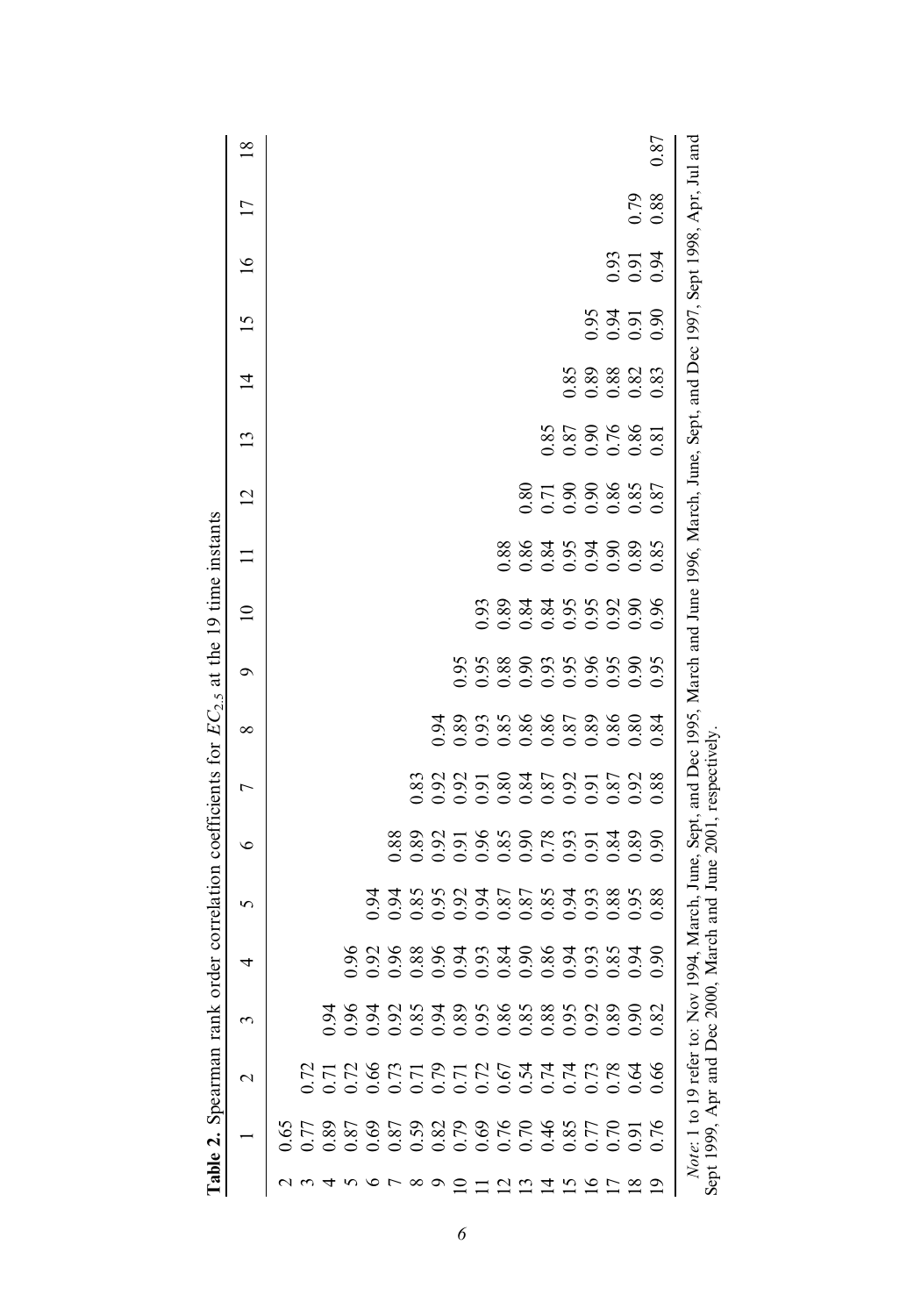

**Figure 2.** Mean relative differences for  $EC_a$ . Locations are ranked from the lowest to the highest mean relative differences. Vertical bars represent  $+/-$  one standard deviation.

deviations (vertical bars represent  $\not -$  one standard deviation) were also drawn to indicate the dispersion around the mean relative differences.

Figure 2 shows that at locations 1, 2, and 12 the mean field  $EC_a$  was observed consistently within  $+/-$  0.1 dS m<sup>-1</sup> at any time instant. At the locations 10, 11, 13, 14, and 18 this mean was systematically underestimated by more than 0.5 dS  $m^{-1}$ . Of these locations 11, 13, and 18 were the least saline. On the other hand, at locations 8, 15, 16, 19, and 20 the spatial mean  $EC_a$  was overestimated by more than  $0.5 dS m^{-1}$ , with locations 15, 16, and 19 being the most saline. The temporal stability, indicated by the vertical bars corresponding to  $+/-$  one temporal standard deviation, is strong for the locations with low salinity, intermediate for locations representative of the mean field  $EC_a$ , and low for locations with high salinity. The locations representative of the least saline conditions in terms of  $EC_{2.5}$  were identified from Figure 3. These are locations 11, 13, and 18. They maintain their temporal stability, although these locations were less time stable as the temporal standard deviations were respectively, 0.06, 0.02, and 0.25 dS m<sup>-1</sup> for  $EC_a$ , and 0.21, 0.19, and 0.30 dS m<sup>-1</sup> for  $EC_{2.5}$ .

When the locations representative of the most saline conditions, based on  $EC_{2.5}$ , were selected from Figure 3, the same locations were obtained as for  $EC_a$  except one (location 8). Also, as for  $EC_a$ , they displayed a weak temporal stability although the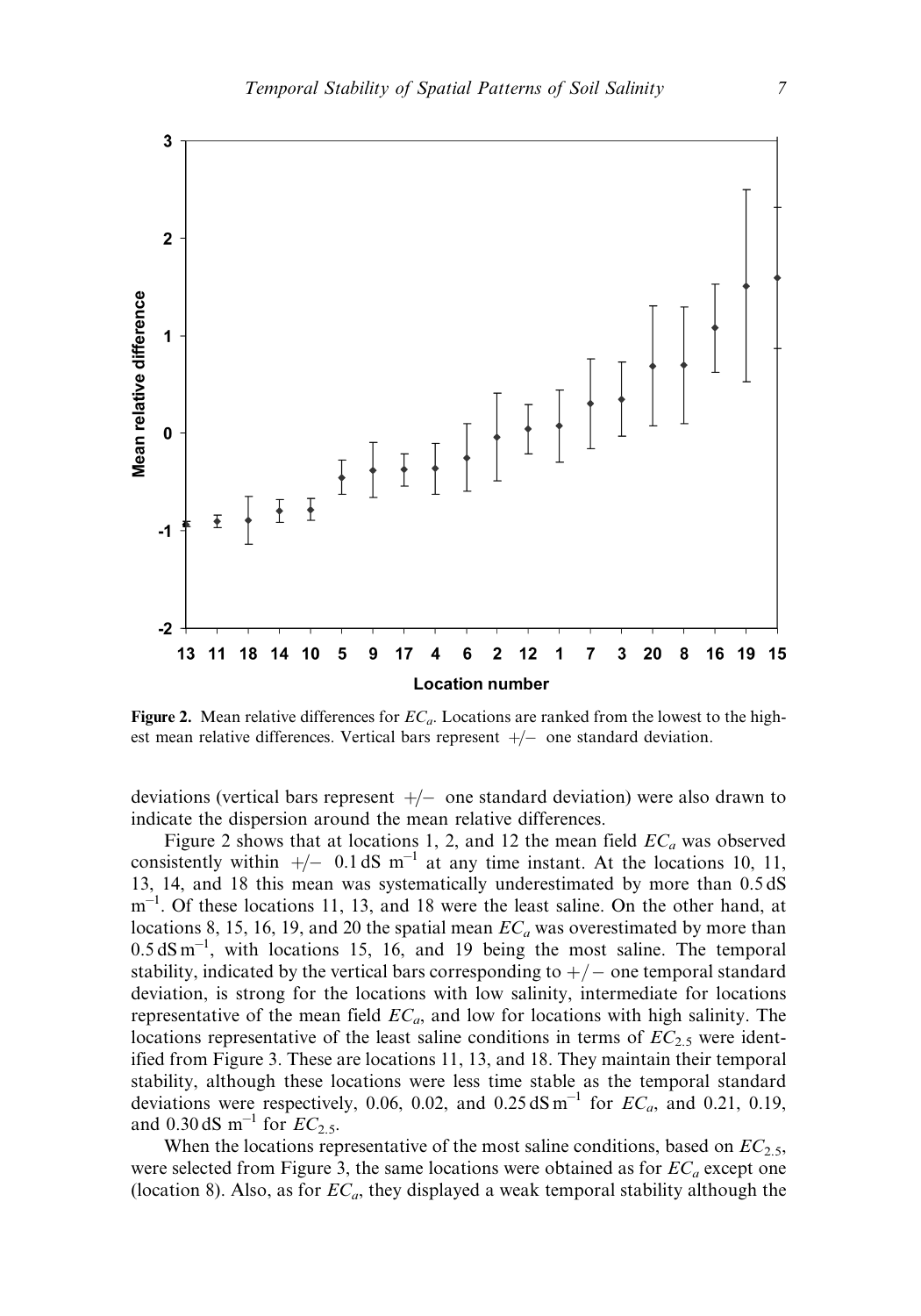

Figure 3. Mean relative differences for  $EC_{2.5}$ . Locations are ranked from the lowest to the highest mean relative differences. Vertical bars represent  $+/-$  one standard deviation.

standard deviations were smaller (e.g., the temporal standard deviation for location 15 is 0.73 for  $EC_a$ , and 0.50 for  $EC_{2.5}$ ). The locations most representative of the average field salinity were 2, 3, 6, and 12.

#### Classification of the Locations as Low, Average, or Highly Saline

Analyzing maize yield data, Taylor et al. (2000) considered locations with a temporal standard deviation smaller than the mean relative difference to be consistently different from the mean. They further subdivided this group by separating locations for which the mean relative difference is negative from those for which this mean is positive. Also, they distinguished a third group, locations similar to the mean, for which the temporal standard deviation is larger than the mean relative difference and overlapped with the mean value (illustrated in Figures 2 and 3 by the x axis intersecting with the vertical bars). Based on these definitions, we classified the locations as low, average, or highly saline (Table 3).

These groups contain more locations than when we used a restrictive criterion, like  $\pm$ /– 0.1 dS m<sup>-1</sup> for the mean and  $\pm$ /– 0.5 dS m<sup>-1</sup> for the extreme values. We included almost the same locations for the three classes. For example, the low saline class  $(0.89 \text{ dS m}^{-1})$  contained locations 5, 10, 11, 13, 14, 17, and 18; the average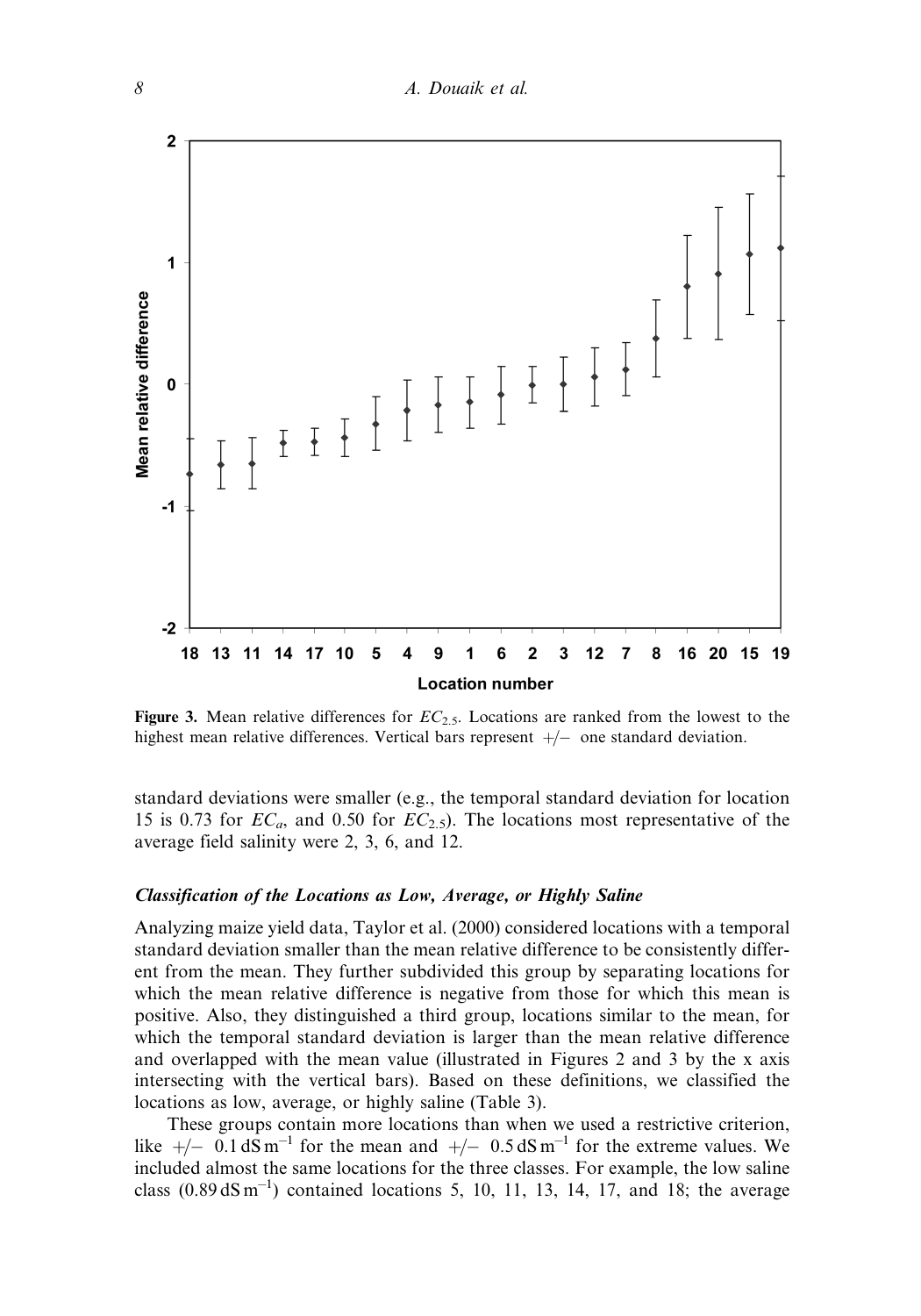| Property   | Low salinity                    | Average salinity        | High salinity     |
|------------|---------------------------------|-------------------------|-------------------|
| $EC_a$     | 4, 5, 9, 10, 11, 13, 14, 17, 18 | 1, 2, 3, 6, 7, 12       | 8, 15, 16, 19, 20 |
| $EC_{2,5}$ | 5, 10, 11, 13, 14, 17, 18       | 1, 2, 3, 4, 6, 7, 9, 12 | 8, 15, 16, 19, 20 |

Table 3. Location membership to low, average, or high salinity groups

salinity class  $(1.89 \text{ dS m}^{-1})$  grouped locations 1, 2, 3, 6, 7, and 12; and locations 8, 15, 16, 19, and 20 belonged to the high salinity class  $(3.77 \text{ dS m}^{-1})$ . The proportion of locations classified as highly saline fluctuates between 15% and 25%, while this proportion ranges between 25 and 45% for the low saline class, and 30 and 60% for the average saline class. Consequently, most of the 20 locations were classified as average saline, followed by low saline and lastly highly saline.

#### Salt Accumulation Processes and Temporal Stability

The geology, the natural vegetation, and a conceptual model of salt accumulation of the study site were described in Toth et al. (2002). In the study area, the maximal difference in elevation is 1.76 m. Although this difference is small, it was found that elevation is a major factor in soil salinization. The other factors are groundwater depth and its chemical composition, related to the elevation. All three factors contribute to the mosaic distribution of the natural vegetation.

Tóth and Kuti (2002) used a  $k$ -means clustering procedure described by Burrough (1989) to classify the 413 locations where  $EC_a$  was measured into one of the three strata of salt accumulation. These strata were identified as waterlogging, salt accumulation, and salt leaching (Toth et al., 2001). For three locations (numbers 8, 10, and 11) a morphologic description and horizon-wise sampling for laboratory analysis was carried out as a way for validation. The waterlogged zone corresponds to the wet area with the lowest elevation, the natural vegetation is a meadow, and location 10 represents a typical profile. The zone of salt accumulation is intermediate in elevation, is the most sodic and saline, and is covered with short grass. Location 8 can be considered as a typical profile. The salt leaching zone has the highest elevation, is the least sodic, the natural vegetation is a tall grass, and location 11 is a typical profile. All the 413 locations were subjected to a k-means clustering, but only the membership of the 20 locations considered in this study was reported (Table 4). From Tables 3 and 4 we can conclude that the locations classified as low saline belong to the zones of waterlogging or leaching, the latter being more frequent than the former. Locations classified as highly saline originate exclusively from the accumulation zone while locations representative of the average field salinity encompass the three possible zones with the predominance of the accumulation zone, leaching and waterlogging zones are equally represented but less than the accumulation zone.

| Salt accumulation<br>stratum | Waterlogging  | Salt accumulation              | Salt leaching          |
|------------------------------|---------------|--------------------------------|------------------------|
| Location number              | 2, 10, 14, 17 | 1, 3, 7, 8, 12, 15, 16, 19, 20 | 4, 5, 6, 9, 11, 13, 18 |

Table 4. k-means membership of the locations to the three salt accumulation strata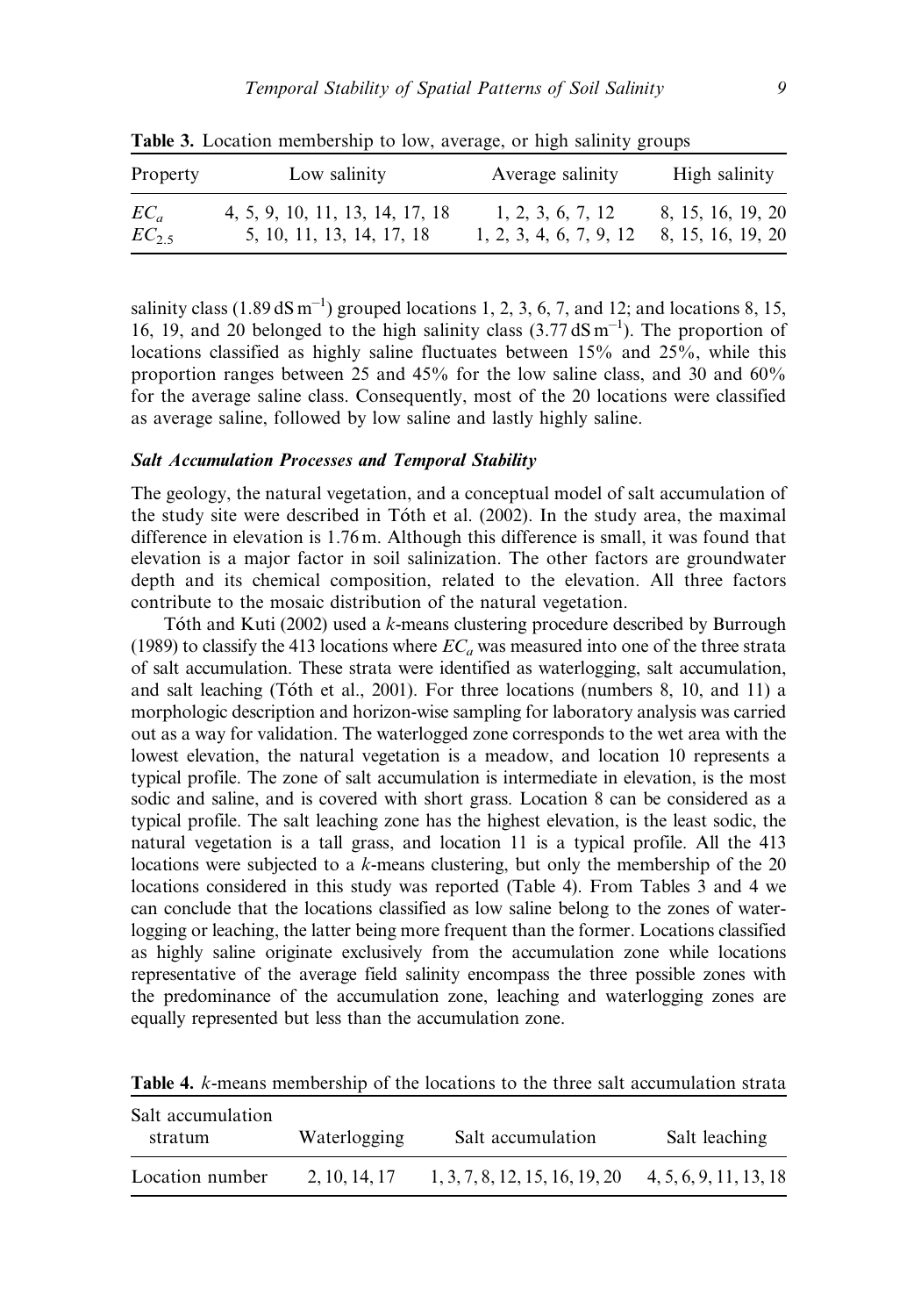The A horizon of the salt accumulation zone (location 8) had a very limited hydraulic conductivity compared to the waterlogged zone (location 10) and the salt leaching zone (location 11). Also, the range of soil moisture change is the largest for the accumulation zone. The region is characterized by sudden rain during summer with a large amount of precipitation. The soil shows swelling/shrinking properties resulting in cracking. The cracks, open on the dry surface, allow a sudden leaching of salts. Consequently, it can be expected that the large temporal deviations (less time stable) for locations in the accumulation zone are related to the cracking and the subsequent leaching processes.

Waterlogged and leaching zones showed soil patterns which are strongly timestable. During the wet season, in the leaching zone, the changes in soil salinity occur at greater depth because the groundwater table is deep, and during the warm season, there is no change in salinity as the groundwater is too deep. However, in the waterlogged zone the changes occur at depth during the wet season because waterlogging keeps salinity low, while during warm season there is no change because the groundwater rise is controlled by strong rain infiltration.

Based on the description above, it is possible to optimize the selection of locations used to monitor future salinity. The selection of the locations should consider the three salt accumulation zones, which can be identified considering the elevation and the vegetation pattern. The characterization of low saline areas will be based on samples taken from the lowest locations covered with meadow (waterlogged zone) or from the highest zones covered with tall grass (leaching zone) while the investigation of highly saline areas considers the locations with intermediate elevations and covered with short grass (accumulation zone). However, if we are interested in characterizing the average field salinity, we will need to obtain samples from all three zones.

## How Good are the Selected Sites in Representing Average Salinity?

To investigate how good the selected sites represent the average salinity, we focused on  $EC_{2,5}$ . The average salinity is an important input parameter for salinity predictive models. For example, the model SALTMOD (Oosterbaan, 1997) requires the use of the cumulative Gumbel distribution which is assumed to fit the cumulative probability distribution of the root zone salinity. This distribution requires the average salinity and the standard deviation which is a function of the average salinity.

Locations 2 and 3 had a mean relative difference approaching zero and the smallest temporal standard deviation. The mean relative difference and its corresponding standard deviation were  $-0.01$  dS m<sup>-1</sup> and 0.15 dS m<sup>-1</sup> for location 2, and  $0 \text{ dS m}^{-1}$  and  $0.22 \text{ dS m}^{-1}$  for location 3.

Comparing the two series of means for using either all 20 locations or only locations 2 and 3, we found that they agreed in most of the 19 cases. For example, allowing for a difference of  $\pm 0.3$  dS m<sup>-1</sup>, they agreed for 14 out of the 19 cases, and in all the cases the difference was not more than  $0.5 dS m^{-1}$ . The differences would be smaller if locations 2 and 3 had reduced temporal standard deviations, that is, if they were more time stable.

To explore the possibility of using only a limited number of locations to estimate the average  $EC_{2.5}$  instead of using all 20 locations, we split our data set into two subsamples (Grayson  $\&$  Western, 1998): the first subsample involving only the nine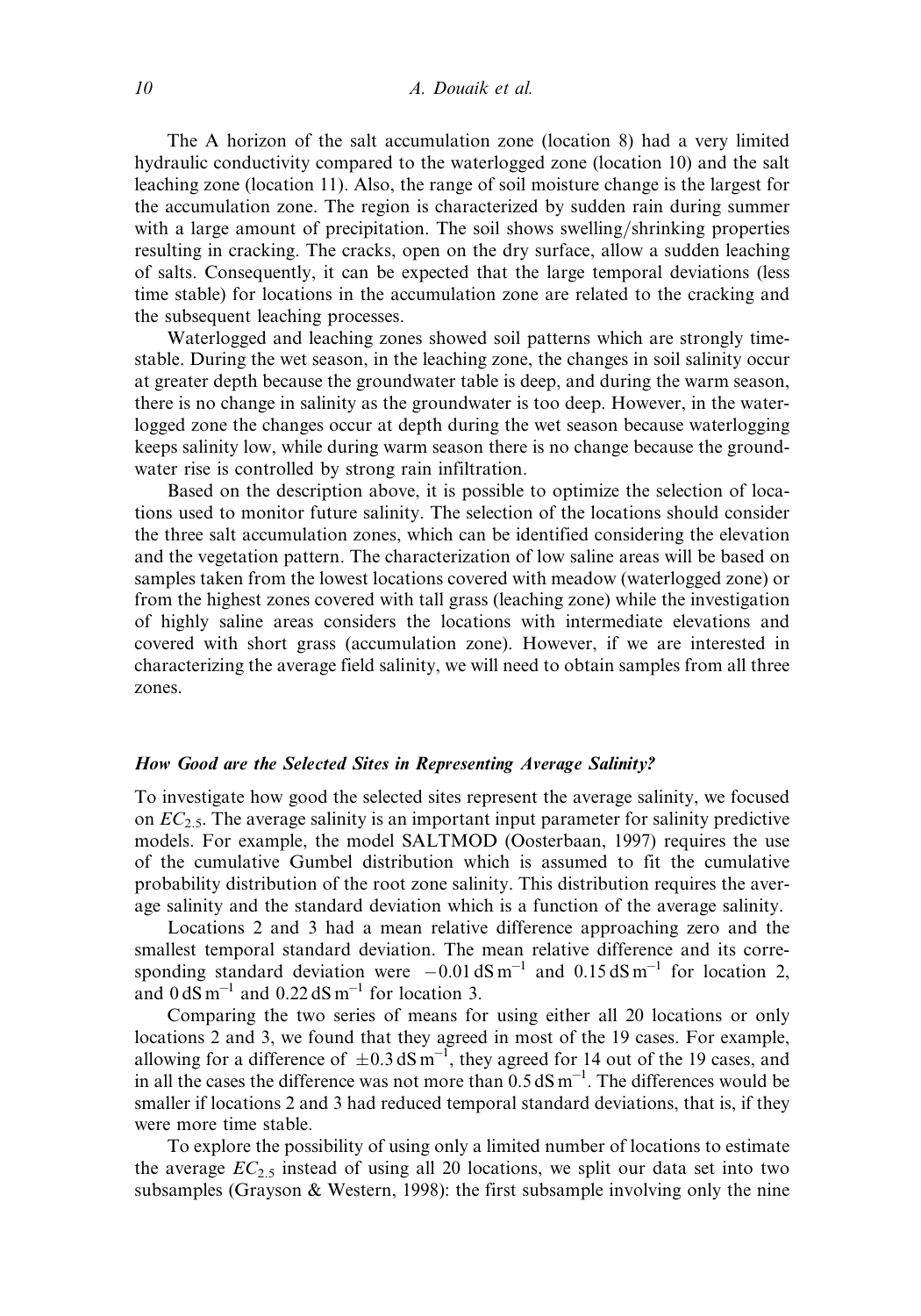

Figure 4. Mean relative differences for  $EC_{2.5}$  for the first half of the data, the equivalent values for the second half are overlaid. Locations are ranked from the lowest to the highest mean relative differences. Vertical bars represent  $+/-$  one standard deviation.

first measurement times (excluding November 1994), and the second subsample covering the last nine sampling times. We computed the relative differences, means, and standard deviations for each subsample separately. Then, we plotted the average relative differences corresponding to the first subsample ranked from the smallest to the largest difference (Figure 4) and overlaid the corresponding differences computed from the second subsample. We note from this figure that, using only half-time coverage data, we reached the same locations representative of the average  $EC_{2.5}$  for both halves; these locations were also selected using the whole data set (Figure 3). This result provided more confidence in the ability of the method of relative differences to identify and select consistently locations which seemed representative of the average field  $EC_{2.5}$ .

## **Conclusions**

We applied the concept of temporal stability to soil salinity measurements provided by laboratory analysis ( $EC_{2.5}$ ) and field probes ( $EC_a$ ). The samples were collected from 20 locations at four depths while  $EC_a$  was measured at two depths. Additionally, we analyzed the mean  $EC_{2.5}$  over the four depths. The sampling was repeated 19 times over seven years. The Spearman rank order correlation showed a temporal persistence of the spatial pattern of both properties at all depths. It indicated the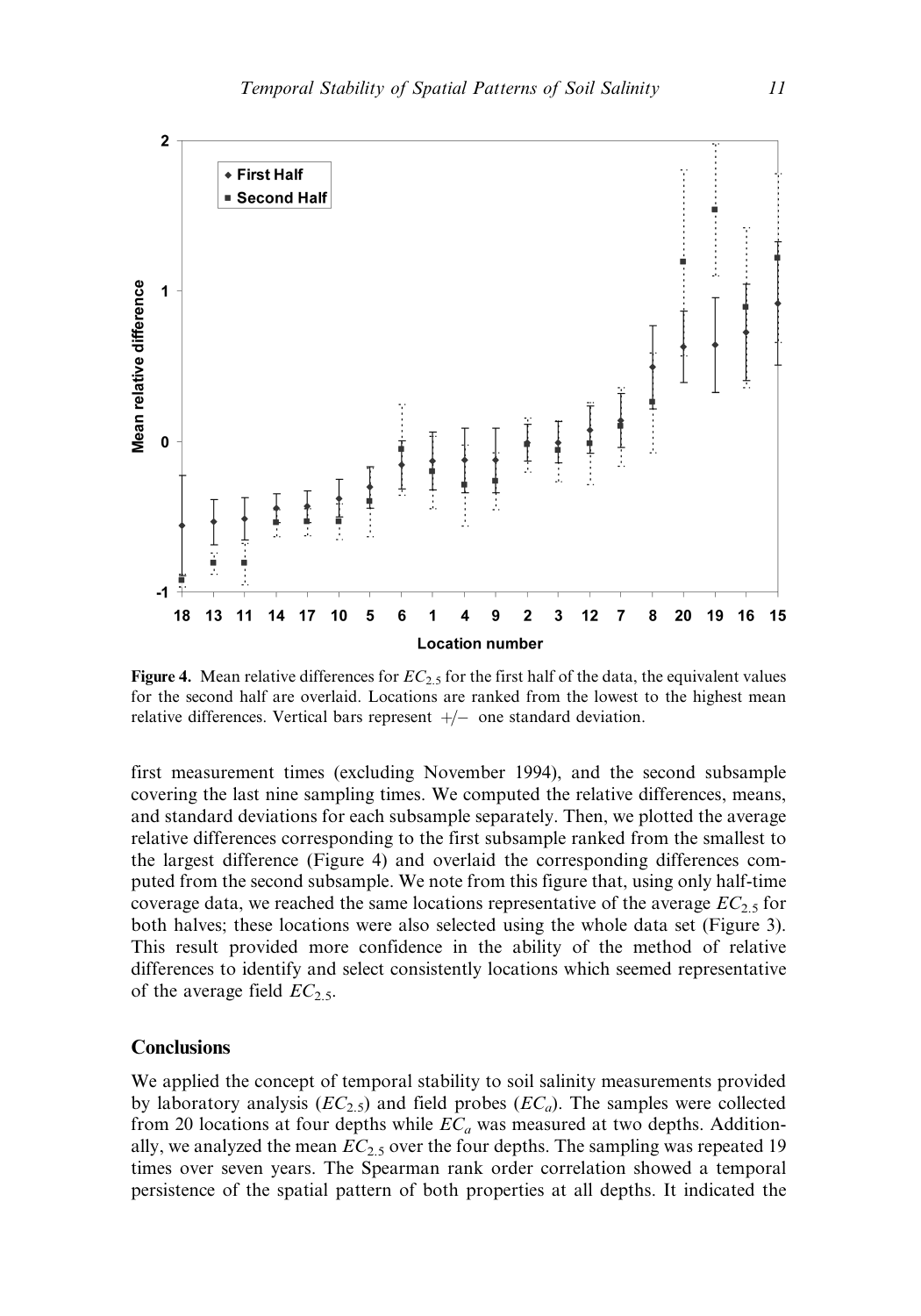strength and the direction of a rising or falling relationship between measurements made at two different time instants. As the Spearman correlation measures only the degree of concordance between two rankings and to find out the locations which were time-stable, we applied the technique of relative differences. We found no temporal stability of the complete soil salinity pattern. However, the low saline conditions were more time-stable while the locations representative of the average soil salinity had an intermediate time stability and the high saline locations were the least time-stable. Also, the low saline locations were related to zones of waterlogging and/or salt leaching while the high saline locations were related to the zone of salt accumulation. The locations representative of average soil salinity were present in the three zones: salt accumulation, salt leaching, and waterlogging. The concept of temporal stability allowed us to select a limited number of locations (as few as two), which were used to estimate the average soil salinity instead of using the 20 initial locations. This technique can be used to select the locations representative of average and extreme saline conditions, which will be used as ''ground truth'' data for the calibration and the validation of remote sensing data for determining, for example, a soil salinity index. According to the results on the temporal stability of soil salinity in the native solonetzic landscape studied, the zonation of the toposequence (vegetation pattern and elevation) was a good indicator of the differences in soil salinity and its temporal stability and supports the previous/ongoing soil mappings based on vegetation type.

The procedure presented in this work is a general one and could be used in different ecosystems (agricultural field, and native vegetation such as grassland, bushland, and forest), for different soil proprieties (moisture, salinity, soluble nutrients), and under different climatic zones (semihumid, arid, semiarid).

## **References**

- Burrough, P. A. 1989. Fuzzy mathematical methods for soil survey and land evaluation. Journal of Soil Science 40:477–492.
- Castrignanò, A., G. Lopez, and M. Stelluti. 1993. Temporal and spatial variability of electrolytic conductivity, Na content and sodium adsorption ratio of saturation extract measurements. European Journal of Agronomy 3:221–226.
- Comegna, V. and A. Basile. 1994. Temporal stability of spatial patterns of soil water storage in a cultivated Vesuvian soil. Geoderma 62:299–310.
- Gomez-Plaza, A., J. Alvarez-Rogel, J. Albaladejo, and V. M. Castillo. 2000. Spatial patterns and temporal stability of soil moisture across a range of scales in a semi-arid environment. Hydrological Processes 14:1261–1277.
- Grayson, R. B. and A. W. Western. 1998. Towards areal estimation of soil water content from point measurements: Time and space stability of mean response. Journal of Hydrology 207:68–82.
- Lesch, S. M., D. J. Strauss, and J. D. Rhoades. 1995. Spatial prediction of soil salinity using electromagnetic induction techniques, 2. An efficient spatial sampling algorithm suitable for multiple linear regression model identification and estimation. Water Resources Research 31:387–398.
- Martínez-Fernández, J. and A. Ceballos. 2003. Temporal stability of soil moisture in a large-field experiment in Spain. Soil Science Society of America Journal 67:1647–1656.
- Mohanty, B. P. and T. H. Skaggs. 2001. Spatio-temporal evolution and time-stable characteristics of soil moisture within remote sensing footprints with varying soil, slope, and vegetation. Advances in Water Resources 24:1051–1067.